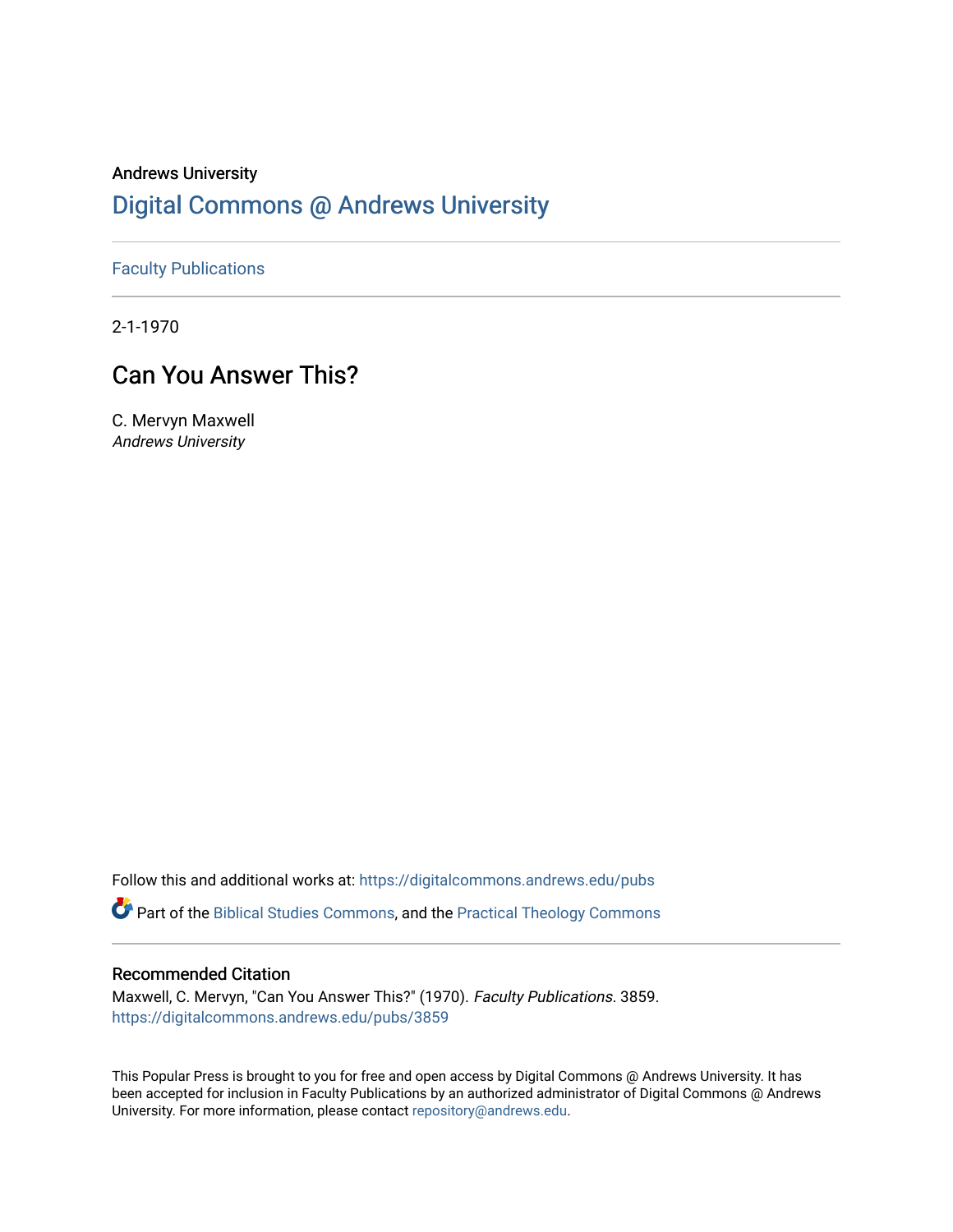

**CAN YOU ER THIS** 

Quest**ions Youth Are Asking Today** 

**by C. Mervyn Maxwell Chairman, Department of Church History Andrews University** 

## **WAS PAUL AGAINST SEX?**

**My parents are very strict Christians. I could never be like them; but I have been trying to read a bit in the Bible lately. But I can't really take it seriously. Paul says somewhere that we shouldn't get married. My problem—if it is a problem—is, how can I take seriously an old book that says crazy stuff like this?** 

**You would be greatly relieved if you could find time to read the chapter where Paul speaks about this. It is 1 Corinthians 7.** 

**In it Paul does say, "It is well for a man not to touch a woman," and "It is well for them [unmarried people] to remain single." (I am quoting from the Revised Standard Version, verses 1 and 8.) But Paul**  *also* **says, in verse 38, "He who marries . . . does well"!** 

**Paul wasn't against marriage; in Ephesians 5 he compares marriage to the love of Jesus and says that men should be willing even to die for their wives if necessary: "Husbands, love your wives, as Christ loved the church and gave Himself up for her." Verse 25, RSV.** 

**When Paul suggests that some people would be better off single, he gives us his reason: "I want you to be free from anxieties." 1 Corinthians 7:32, RSV. He knew troubled times were coming ( verse 26) and that married people with families to care for would be in greater distress than single people. But, of** 

**course,** *not* **being married can be a cause of anxiety in itself! Paul knew this too and said plainly, "If you marry, you do not sin." Verse 28.** 

**From verse 7 it appears that Paul himself had a kind of "gift of celibacy," a special talent for being single. It left him free to preach in many places too dangerous to take a family to, and this freedom to serve God anywhere meant so much to him that he wished others could enjoy it too.** 

**Today if Paul could see young people planning to get married before they finish college, causing the girl to drop out before earning the diploma she may seriously need some day, might he not say, "I want you to be free from anxieties. Please, don't get married—yet"?** 

## **ADAM'S COLOR**

**So much is said about different races of people, especially the black race. What color were Adam and Eve? If they were of one race—as they obviously must have been why do we have so many races now?** 

**The Bible traces all races back to one common ancestor: Cod "hath made** *of one blood* **all nations of men to dwell on all the face of the earth." Acts 17:26.** 

**But just what the skin color of our common ancestor was, it does not say and nobody knows. Recent anthropological studies, however, have shown that racial skin color is the result of selective genetic**  **adaptation to available sunlight. Northern Europeans, who live where sun intensity is low, have blond complexions in order to take in more of such sunlight as is available to them. Races inhabiting equatorial areas have dark skin to protect the underlying layers from ultraviolet radiation. Among Negroes skin cancer caused by exposure to sunshine is very rare and sunburn virtually nonexistent.** 

**It is one more evidence of the forward-looking grace of God ( Jeremiah 10) that when He created man sinless and in a perfect world, He gave him the capacity to make genetic adjustments like these to enable him to live in a sinful and imperfect world.** 

**It is my private guess that Adam and Eve were a tan color, midway between black and white, possibly resembling the North American Indian. What's your guess?** 

#### **ARE PREACHERS ANY GOOD?**

**The people running the church are merely human and not divine. Do they actually care about holding the church together rather than just giving sermons or putting on a religious front to impress others and ease their own consciences?** 

**When I was a full-time pastor, I normally put in a sixty- to ninetyhour work week, only six or eight hours of which were spent on the preparation and delivery of my weekly sermon—not nearly enough. Nonetheless, on those occasions**